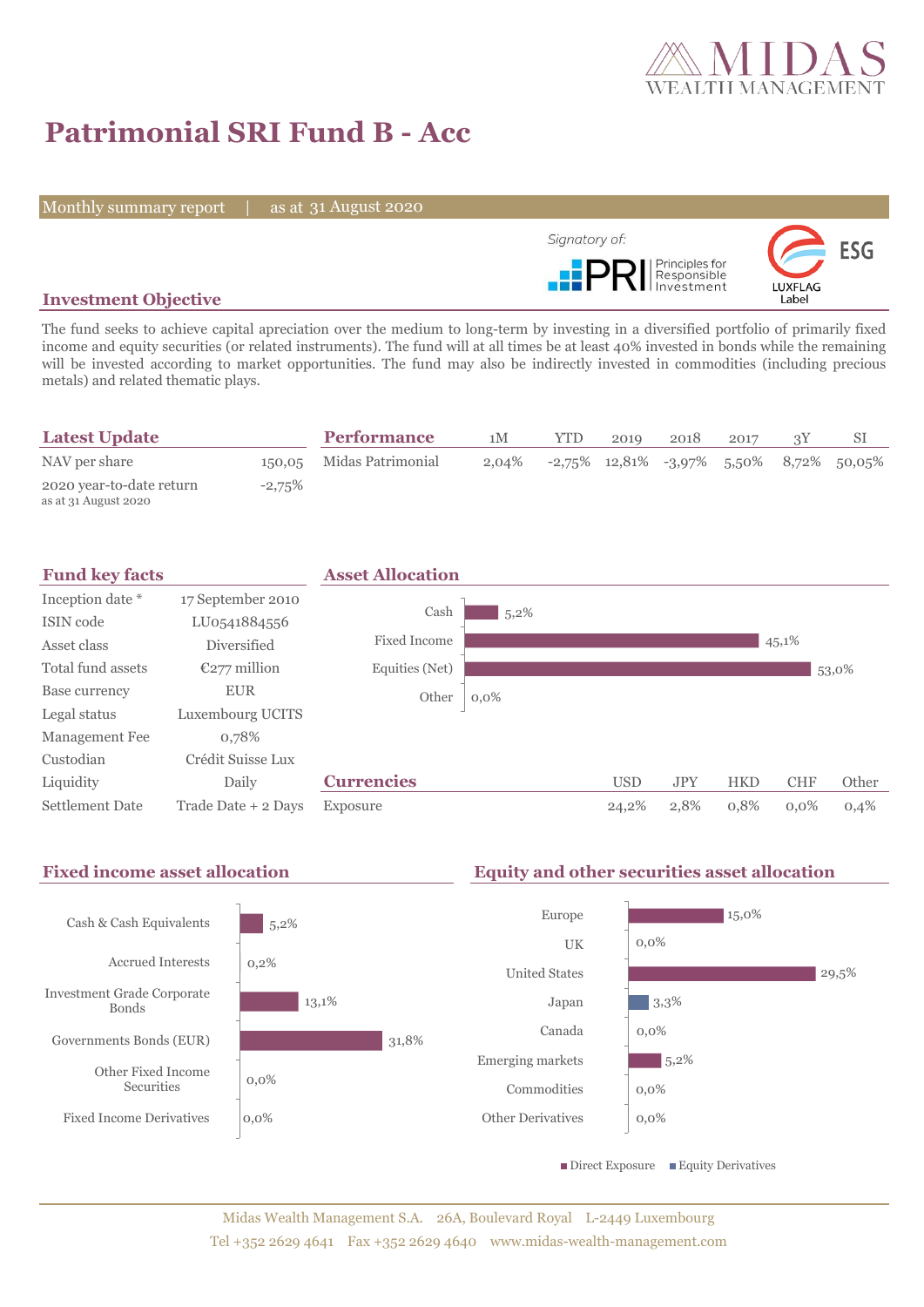

# **Patrimonial SRI Fund B - Acc**

Monthly summary report | as at 31 August 2020

| Top 10 fixed income holdings             | Rating     | Weight  | <b>Fixed in</b> |
|------------------------------------------|------------|---------|-----------------|
| NETHERLANDS GOVT: NETHER 3 1/4 07/15/21  | AAA        | 3,8%    |                 |
| DEUTSCHLAND REP: DBR o 08/15/29          | <b>AAA</b> | 2,1%    | AA/             |
| BTPS: BTPS 1 07/15/22                    | BBB-       | 1,9%    | A/              |
| REP OF POLAND: POLAND 0 02/10/25         | $A-$       | 1,8%    | Î               |
| BTPS: BTPS 2 1/2 11/15/25                | BBB-       | 1,6%    | <b>BBI</b>      |
| EUROPEAN INVT BK : EIB o $3/8$ o7/16/25  | <b>AAA</b> | $1,5\%$ | <b>BI</b>       |
| AGENCE FRANCAISE : AGFRNC 0 1/8 11/15/23 | AA         | $1,5\%$ | $\mathbf{I}$    |
| BUNDESSCHATZANW: BKO 0 03/11/22          | <b>NR</b>  | $1,5\%$ | CC              |
| FRANCE O.A.T.: FRTR 1 1/4 05/25/36       | AA         | $1,5\%$ | NI              |
| BTPS: BTPS 0.35 02/01/25                 | BBB-       | 1,5%    |                 |

#### **The 10 fixed income rating breakdown**



| Top 10 equity holdings           | Sector                        | Weigh |
|----------------------------------|-------------------------------|-------|
| ALIBABA GROUP HOLDING-SP ADR     | <b>Consumer Discretionary</b> | 2,5%  |
| <b>AMAZON.COM INC</b>            | <b>Consumer Discretionary</b> | 2,4%  |
| <b>ALTICE NV - A</b>             | <b>Communication Services</b> | 2,2%  |
| <b>EQUINIX INC</b>               | Real Estate                   | 1,7%  |
| <b>BROADCOM INC</b>              | <b>Information Technology</b> | 1,7%  |
| NVIDIA CORP                      | <b>Information Technology</b> | 1,7%  |
| <b>APPLE INC</b>                 | <b>Information Technology</b> | 1,7%  |
| <b>CHECK POINT SOFTWARE TECH</b> | <b>Information Technology</b> | 1,7%  |
| UNITEDHEALTH GROUP INC           | <b>Health Care</b>            | 1,6%  |
| <b>MARVELL TECHNOLOGIES</b>      | <b>Information Technology</b> | 1,6%  |

## **The Equity sector breakdown**

| 35,7% |
|-------|
|       |
|       |



# **Thematics breakdown Top 5 funds and other holdings**

| Quaero Bamboo                                    | 1.8% |
|--------------------------------------------------|------|
| iShares STOXX Europe 600 Oil & Gas UCITS 1,4%    |      |
| iShares S&P 500 Financials Sector UCITS ETI 1,0% |      |
| iShares EURO STOXX Banks 30-15 UCITS ET 1,0%     |      |
| iShares STOXX Europe 600 Travel & Leisure 1 0,7% |      |